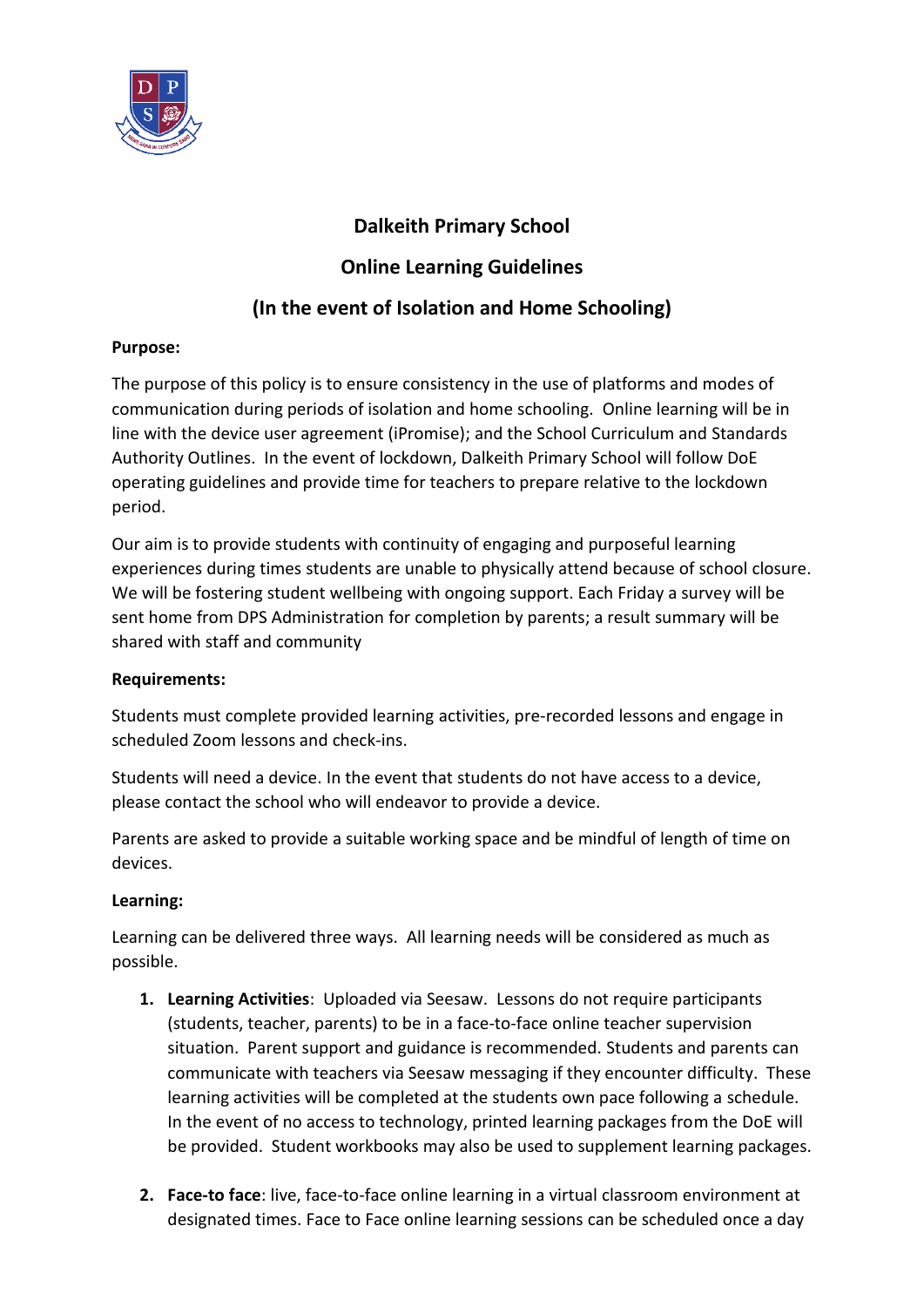(minimum) in one or more learning areas but must include Maths or English. Teachers will provide students with a Zoom link to face-to face online learning sessions through Compass news feed. When students are engaged in face-to-face learning, they must physically be present in a space inside the home that is open and easily supervised. They may wear headphones to reduce disruption to the household.

**3. Short, pre-recorded video lessons**: May be provided in place of face-to-face daily lessons. A link to lessons will be provided via Seesaw.

Dalkeith Primary School will adopt a combination of learning activities and face-toface/online sessions. Wellbeing check ins will occur weekly via Zoom or phone.

### **Online Learning Platforms:**

Dalkeith Primary School will use four main platforms to deliver online learning:

- 1. Compass
- 1. Email
- 2. Zoom
- 3. Seesaw

## **Content:**

- The Western Australian Curriculum will be the basis for all learning. English and Maths will be prioritized and make up 50% of the workload. Specialist and other learning areas will schedule a lesson at least once a week.
- Given the different nature of this learning environment, the daily timetable will not constitute a regular day. The online daily timetable is expected to take 2 hours; however, completion time is dependent on individual work habits.

### **Assessment and Feedback:**

- Assessment will be set as per the teaching program and relative to the lockdown period.
- Students submit completed work to the teacher for checking, marking and/or assessment via Seesaw.
- Teachers will provide feedback on submitted work within the week of receiving it via Seesaw. Teachers will indicate which activities are assessment pieces. These pieces are to be completed independently.
- All activities will be checked but not necessarily marked or graded.
- Teachers will make contact (see the table below) with every child/family individually once a week for the purpose of a brief wellbeing check-in, provide information and answer queries. A timetable will be scheduled with parents via the Compass Conference platform.
- Teachers may also check in once a week with the whole class via Zoom.
- Compass Chronicle will be used to provide commendations and letters of concern regarding attitudes, behavioral observations and work that is not being completed to standard.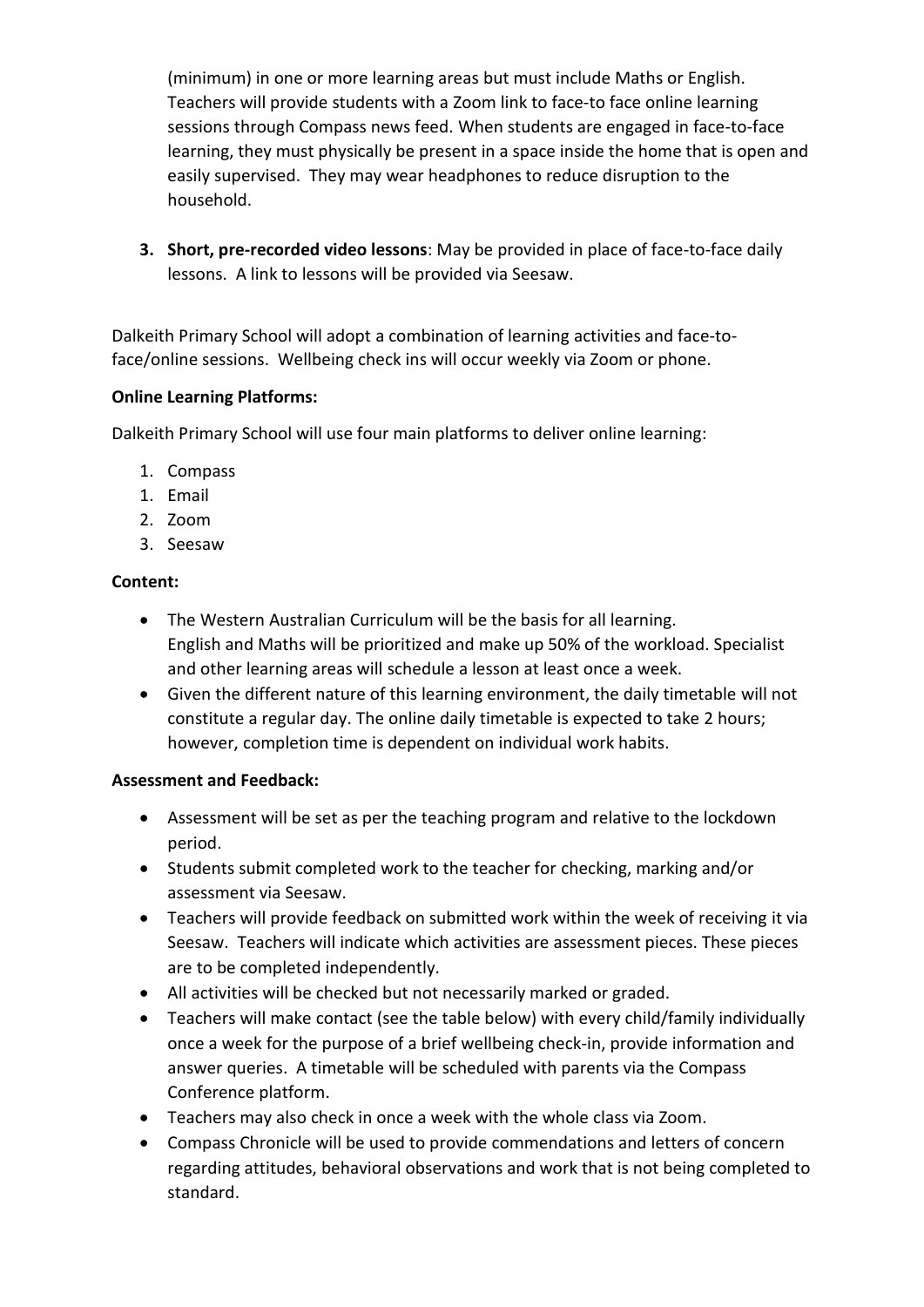|                                                 | <b>Compass</b>                                                                                                                                                                                  | <b>Email/Phone</b>                                                                                                              | Zoom/Video                                                                                                                    | <b>Seesaw</b>                                                                                    |
|-------------------------------------------------|-------------------------------------------------------------------------------------------------------------------------------------------------------------------------------------------------|---------------------------------------------------------------------------------------------------------------------------------|-------------------------------------------------------------------------------------------------------------------------------|--------------------------------------------------------------------------------------------------|
| Who uses this<br>platform?                      | Parents, teachers<br>and school<br>leadership                                                                                                                                                   | Parents, teachers<br>and school<br>leadership                                                                                   | School leadership<br>Teachers,<br>students                                                                                    | Students,<br>teachers, parents                                                                   |
| What is this<br>platform used<br>for?           | Whole school<br>communication<br>Links for online<br>learning                                                                                                                                   | Communication<br>from and<br>between<br>teachers and<br>leadership team<br>Questions about<br>learning activity<br>from parents | Online learning -<br>teacher delivery<br>Weekly whole<br>class check ins -<br>by teacher                                      | Learning<br><b>Activities</b><br>Queries and<br>feedback<br>regarding the<br>learning activities |
| How frequently<br>will the platform<br>be used? | Updates as<br>newsfeeds<br>become<br>necessary and<br>available                                                                                                                                 | Once a week as a<br>check-in for<br>student/family<br>wellbeing<br>Scheduled<br>timetable will be<br>available                  | At least once<br>$\bullet$<br>a day for<br>online<br>learning<br>Once a week<br>$\bullet$<br>for whole<br>class check-<br>ins | Daily<br>Weekly schedule<br>sent out each<br>Monday morning                                      |
| <b>Additional</b><br>Information                | A family<br>wellbeing survey<br>form will be sent<br>home every<br>Friday from the<br>Admin team<br>Chronicle will be<br>used by staff to<br>send<br>commendations<br>and letters of<br>concern | This is the<br>primary means of<br>contact between<br>classroom<br>teachers and<br>parents                                      | Parents will need<br>to supervise their<br>child during face<br>to face learning<br>sessions                                  | Parents will need<br>to download the<br>Seesaw app                                               |

# **Responsibilities of Key Stakeholders**

### **Admin:**

- Support all stakeholders to enact the guidelines.
- Inform all stakeholders of DoE and DPS operating guidelines and updates as soon as practical.
- Provide professional learning for staff to develop the necessary skills for online learning.
- ◆ Provide parents with IT support.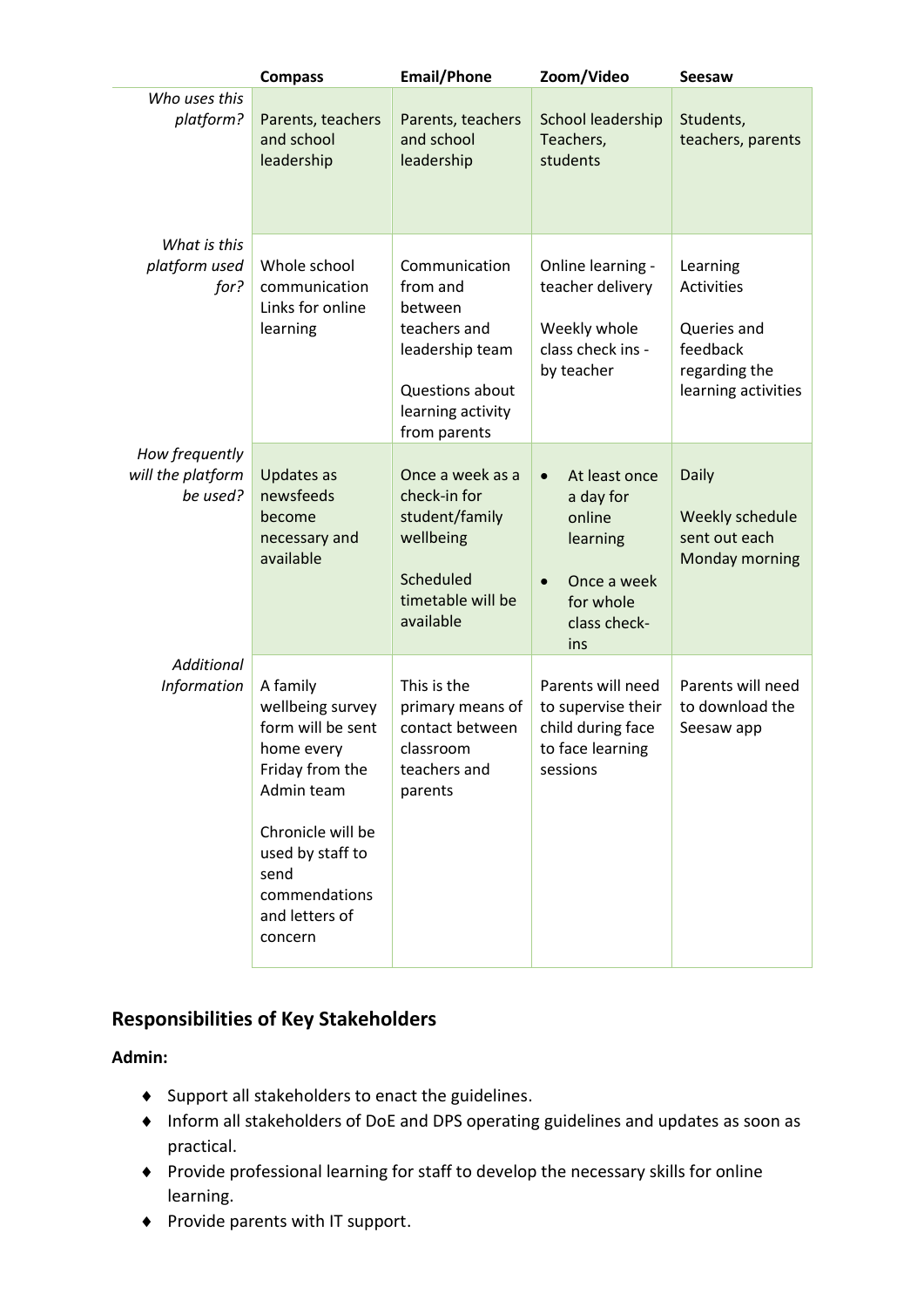- Distribute weekly family wellbeing survey and results.
- Ensure that all students have access to devices and learning activities.
- Troubleshoot and manage issues across all stakeholders.
- Manage collection of student resources from school.
- Ensure Line Managers check-in regularly on staff wellbeing.
- ◆ Create Compass Chronicle templates.
- Ensure PLC session (1/term) allocated to IT refresher session.
- ◆ Upload Zoom App to laptops.
- Coordinate supervision and duty of care of essential worker students (if necessary).

#### **Teachers:**

- Ensure only the platforms of Email, Compass, Seesaw, Zoom Meetings, phone calls be used with students and parents.
- Create a weekly schedule and communicate it to parents at the beginning of each week. Classroom teachers will liaise with specialist teachers to ensure an achievable schedule.
- Send a link via Compass to parents prior to a face-to-face online learning sessions.
- ◆ Dress according to Dalkeith PS Dress Code.
- Ensure that all screen-casted content or video is appropriate for educative purposes, with age-appropriate content.
- Ensure all Protocols, etiquette and conduct online, is consistent with face-to-face teaching.
- Make use of any videos, recordings or pictures shared by the student using Seesaw or any of our Online Platforms for reporting and assessment purposes, and then delete them from the teacher's device once no longer required.
- Communicate with students via video conference during regular school hours only.
- As registered teachers, abide by the same mandatory reporting requirements.
- In the event of absence, adhere to usual leave protocols.
- Assist in supervision of essential worker's students (if necessary).

### **Education Assistants:**

- Support teachers with preparation, assessment and feedback.
- In collaboration with the classroom teacher, collate learning packages for SAER students.
- Assist with wellbeing check-ins.
- ◆ Communicate with teachers as needed.
- Assist in supervision of essential worker students (if necessary).

### **Support Staff:**

- Be available to support all stakeholders during periods of lockdown.
- School Psychologist will conduct regular check-ins with relevant students and families.